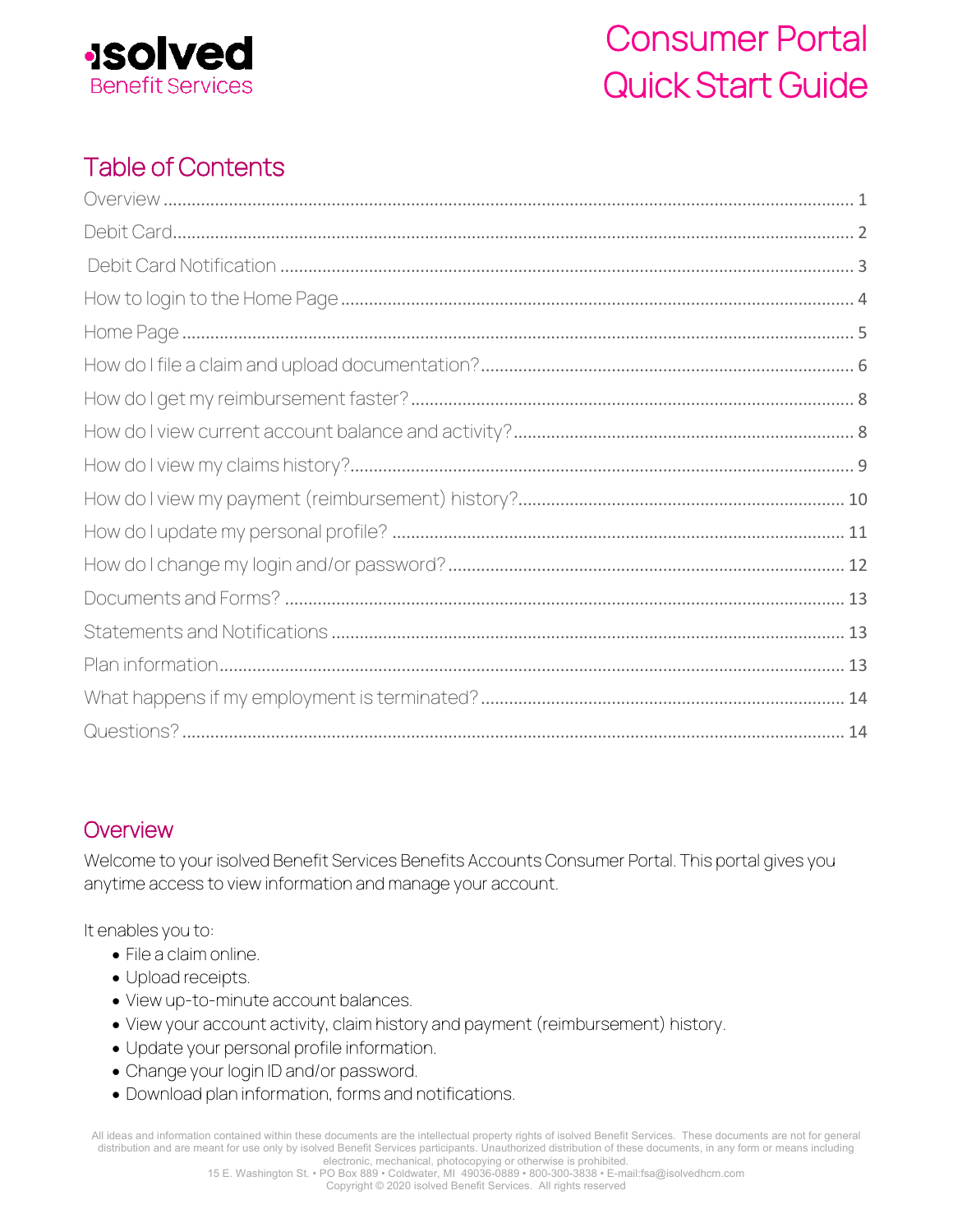

## <span id="page-1-0"></span>Debit Card



Note: If your employer is providing you with the isolved Benefit Services prepaid Benefit Card, please review the following information.

Since you've enrolled in the Flexible Spending Account you may be receiving two prepaid benefit cards at your home address for you and your family members to use. The cards will arrive in a special envelope that looks like this – so please don't throw it out!



With the card, you don't have to pay cash up front, file claims and wait for reimbursement. Accessing your account is …

- Easy a simple swipe of the card makes it hassle free!
- Automatic funds are immediately transferred from your FSA at the time you incur the expenses.
- Convenient there are no manual claim forms to submit.
- Simple to track your current balance is available 24/7 a[t www.isolvedbenefitservices.com.](http://www.isolvedbenefitservicescom/)

Note: The Benefit Card expires after five years. There is a \$5.00 replacement fee if the card is destroyed prior to the expiration date, lost/stolen, additional cards requested or not received.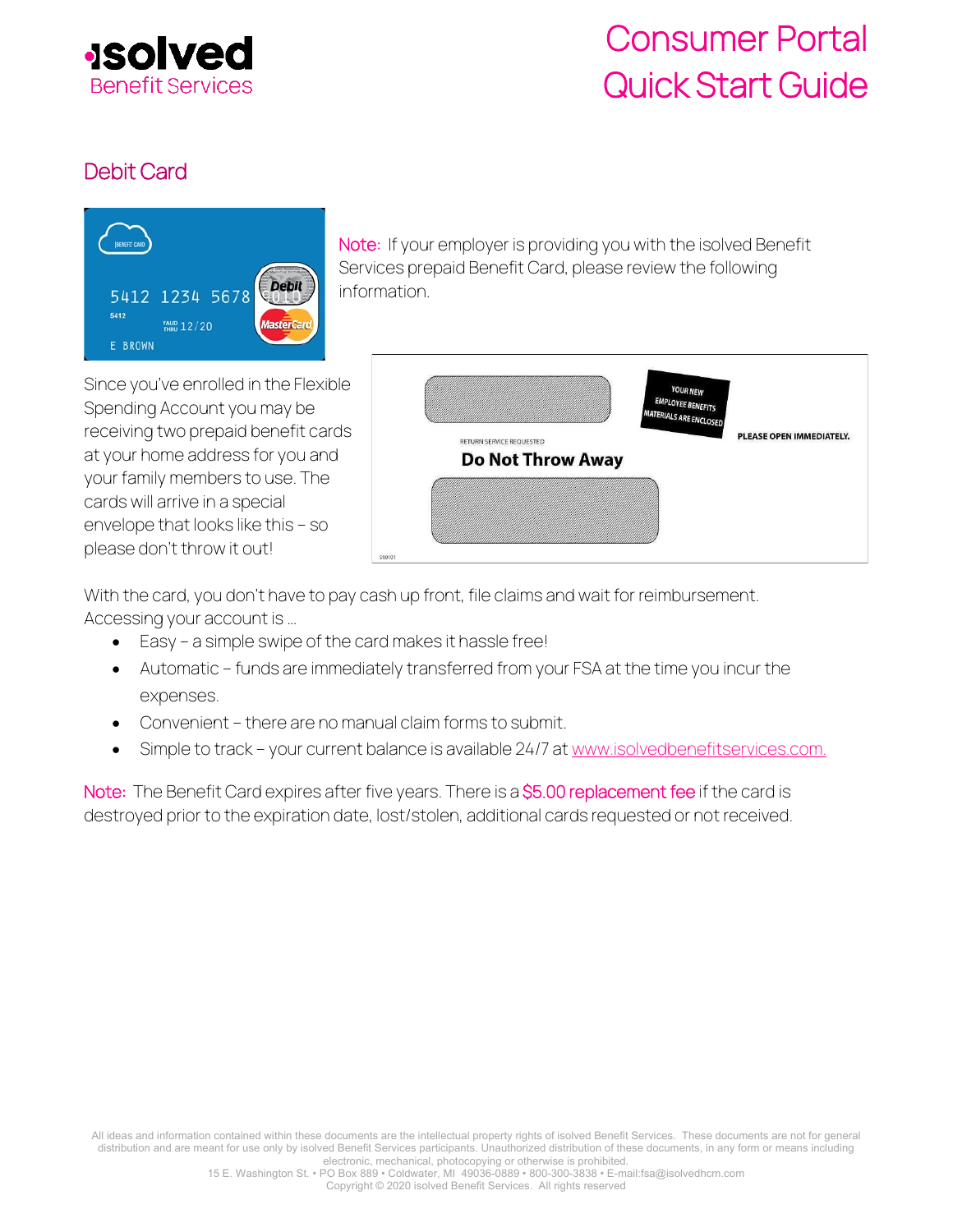

## <span id="page-2-0"></span>Debit Card Notification

If you would like to know when your card is mailed, access the **Participant** [Online Portal](https://infinconsumer.lh1ondemand.com/Login.aspx?ReturnUrl=%2f) (see below for more information for first-time users logging into the site), select Tools & Support, Update Notification Preference.

Here you have the option of setting up how you will receive information regarding your account(s), including checking the box to receive alerts under Debit Card, when Debit Card has been mailed. You select to be notified via either Email or Text message.

| <b>Tools &amp; Support</b>      | Message |
|---------------------------------|---------|
|                                 |         |
|                                 |         |
| How Do I?                       |         |
| Change Payment Method           |         |
| Update Notification Preferences |         |
| Download Mobile App             |         |

I would like to Go Paperless:

You can select to "Go Paperless" with one click.

Additionally on this page, participants can also set up to receive an Email or text message for claim information including when it has been filed, processed or denied along with when payments have been issued out of your account.

| <b>DEBIT CARD</b><br>́                                                                                                                                                                                                                                                                 |           |                   | <b>Email or Text Message</b> |  |
|----------------------------------------------------------------------------------------------------------------------------------------------------------------------------------------------------------------------------------------------------------------------------------------|-----------|-------------------|------------------------------|--|
| Debit Card has been mailed                                                                                                                                                                                                                                                             |           |                   |                              |  |
| Debit Card follow up notice has been sent<br>Automatically alert when a debit card follow up notice has been sent about one of your<br>purchases. Helps to quickly know when a receipt needs to be supplied<br>Automatically emailed based on whether or not you have an email address | Available | <b>Not Mailed</b> | Emailed                      |  |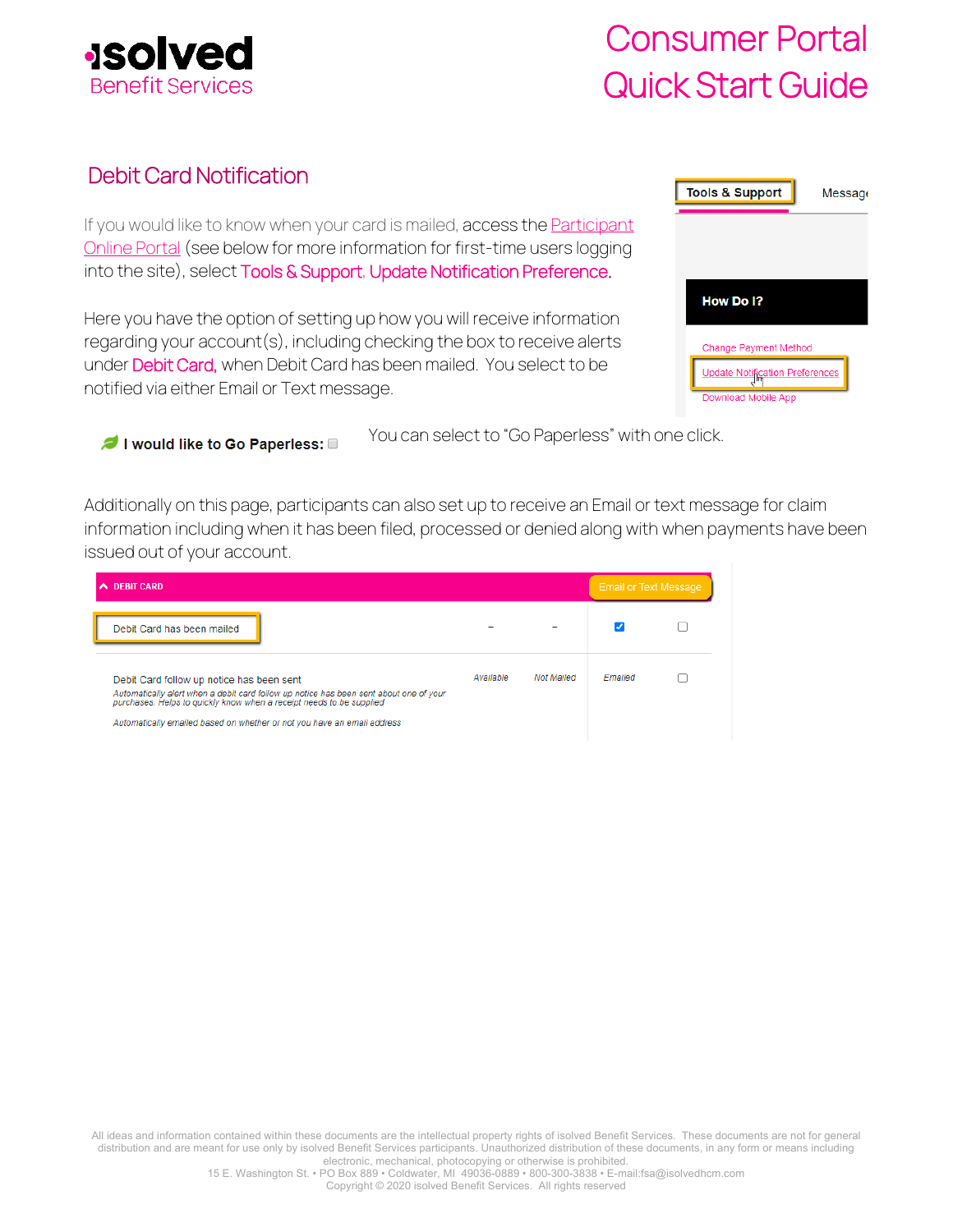

|                                                                                                                    | <b>STATEMENT PREFERENCES</b> |                   | <b>ALERT PREFERENCES</b>   |             |
|--------------------------------------------------------------------------------------------------------------------|------------------------------|-------------------|----------------------------|-------------|
|                                                                                                                    | Online                       | Paper             | Email <b>U</b>             | <b>Text</b> |
| <b>V STATEMENTS</b>                                                                                                |                              |                   |                            |             |
|                                                                                                                    |                              |                   |                            |             |
| $\wedge$ CLAIMS                                                                                                    |                              |                   |                            |             |
| Claim has been filed for your account<br>Automatically emailed based on whether or not you have an email address   |                              |                   | Emailed                    |             |
| Claim applied to repayment<br>Automatically emailed based on whether or not you have an email address              |                              |                   | Emailed                    |             |
| Claim has been denied                                                                                              | Available                    | H                 | $\boldsymbol{\mathcal{L}}$ | ◞           |
| Paid claim has been denied                                                                                         | Available                    | $\Box$            | v                          |             |
| Receipt is needed to process your claim<br>Automatically emailed based on whether or not you have an email address | Available                    | <b>Not Mailed</b> | Fmailed                    | Ø           |

| Login    |                                    |                  |
|----------|------------------------------------|------------------|
|          |                                    |                  |
| Username |                                    | Forgot Username? |
| Password | ◉                                  | Forgot Password? |
|          | <b>Remember Me</b><br>$\mathbf{I}$ |                  |
|          | Login                              |                  |

# <span id="page-3-0"></span>How to login to the Home Page

### To login to your home page, follow these steps:

1. Navigate to th[e isolved Benefit Services login page.](https://infinconsumer.lh1ondemand.com/Login.aspx) 

For security purposes, it is important for you to login to setup your Username and Password. isolved Benefit Services provides you with a 120-day timeframe to access your account to assist with the security of your account. If you access your account after the 120-

day timeframe, you will need to contact isolved Benefit Services to receive a temporary password.

2. Enter your Username and Password. First time users will login using lower case first initial, last name

and last four digits of your Social Security Number as both Username and Password.

3. You will be prompted to answer security questions when you login and change your username and password. (You will only be asked these questions upon logging in to the website the first time.) Answers to security questions are case sensitive.

| Security Questions (Step 1 of 2) |  |
|----------------------------------|--|

| Select a question |            |
|-------------------|------------|
|                   |            |
|                   |            |
|                   |            |
|                   | <b>Nex</b> |
|                   |            |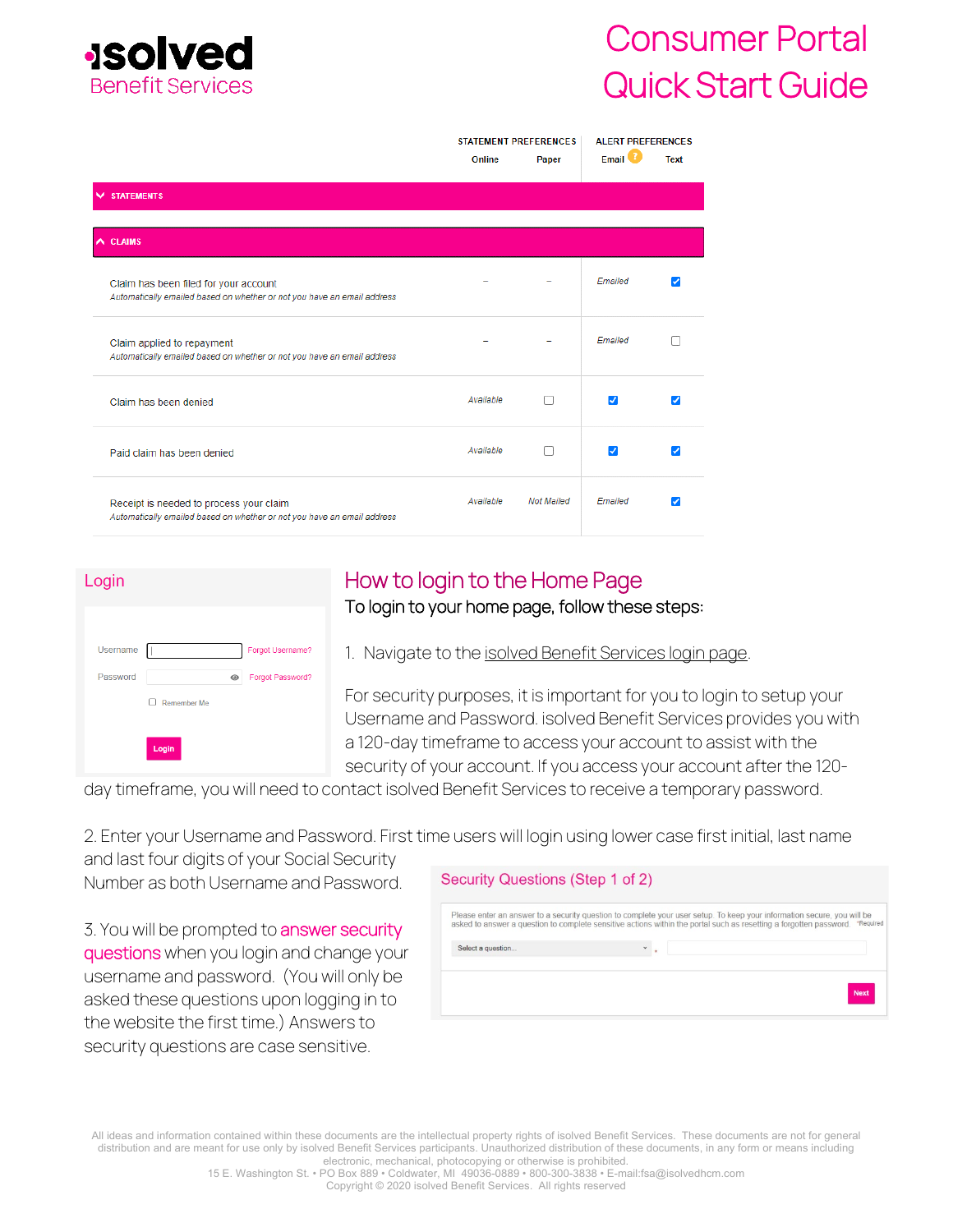

|                                       |                                                                                                                                                                                                                                           | *Required |
|---------------------------------------|-------------------------------------------------------------------------------------------------------------------------------------------------------------------------------------------------------------------------------------------|-----------|
| Please change your login information. |                                                                                                                                                                                                                                           |           |
| Username*                             | msmith4141                                                                                                                                                                                                                                |           |
|                                       | Your username may contain alphanumeric characters and any of the following special characters: period (.), at<br>sign $(Q)$ , underscore $(\_)$ , and dash $(\-)$ .                                                                       |           |
| New Password*                         | $\omega$                                                                                                                                                                                                                                  |           |
|                                       | The password must: Have a minimum of 6 characters but no more than 20 - Not be one of your last 3<br>passwords · Contain upper and lowercase letters · Contain at least one number - Contain at least one special<br>character (!@#\$%&*) |           |
| Confirm Password*                     | ◉                                                                                                                                                                                                                                         |           |
|                                       |                                                                                                                                                                                                                                           |           |
|                                       |                                                                                                                                                                                                                                           |           |

### 4. Set up your Username and new Password.

A few reminders: strong passwords are very important part of your account remaining secure; use a different password for each of your online accounts; do not use people's names or special dates as passwords; mis it up with upper- and lowercase letters, numbers and special symbols.

Your username may contain alphanumeric characters and any of these special characters: period (.), at sign  $(\circledcirc)$ , underscore  $(\_)$  and dash  $(\text{-})$ .

Your password must have a minimum of six characters, not be one of your last three passwords, contain at least one upper and lowercase letter, contain at least one number and at least one special symbol  $(-+1)$   $(4+5\%$   $(8^{\ast})$ .

## <span id="page-4-0"></span>Home Page



The **Home Page** is easy to navigate:

- The top menu items include the following:
	- o Home Page: Here you can quickly File a Claim, view your Accounts, review any Tasks, review your Recent Transactions and have a Quick View of your paid claims by category and election summary.
	- o Accounts: This tab has your Account Summary, Account Activity, Expenses, Claims, Payments and Statements. It will also allow you to view your Profile, Banking Cards, Payment Method and Login Information. You can also click on File a Claim under this tab.
	- o Tools & Support: Your documents and forms are located within this tab. You have Quick Links to resources and Plan Summary resources located here.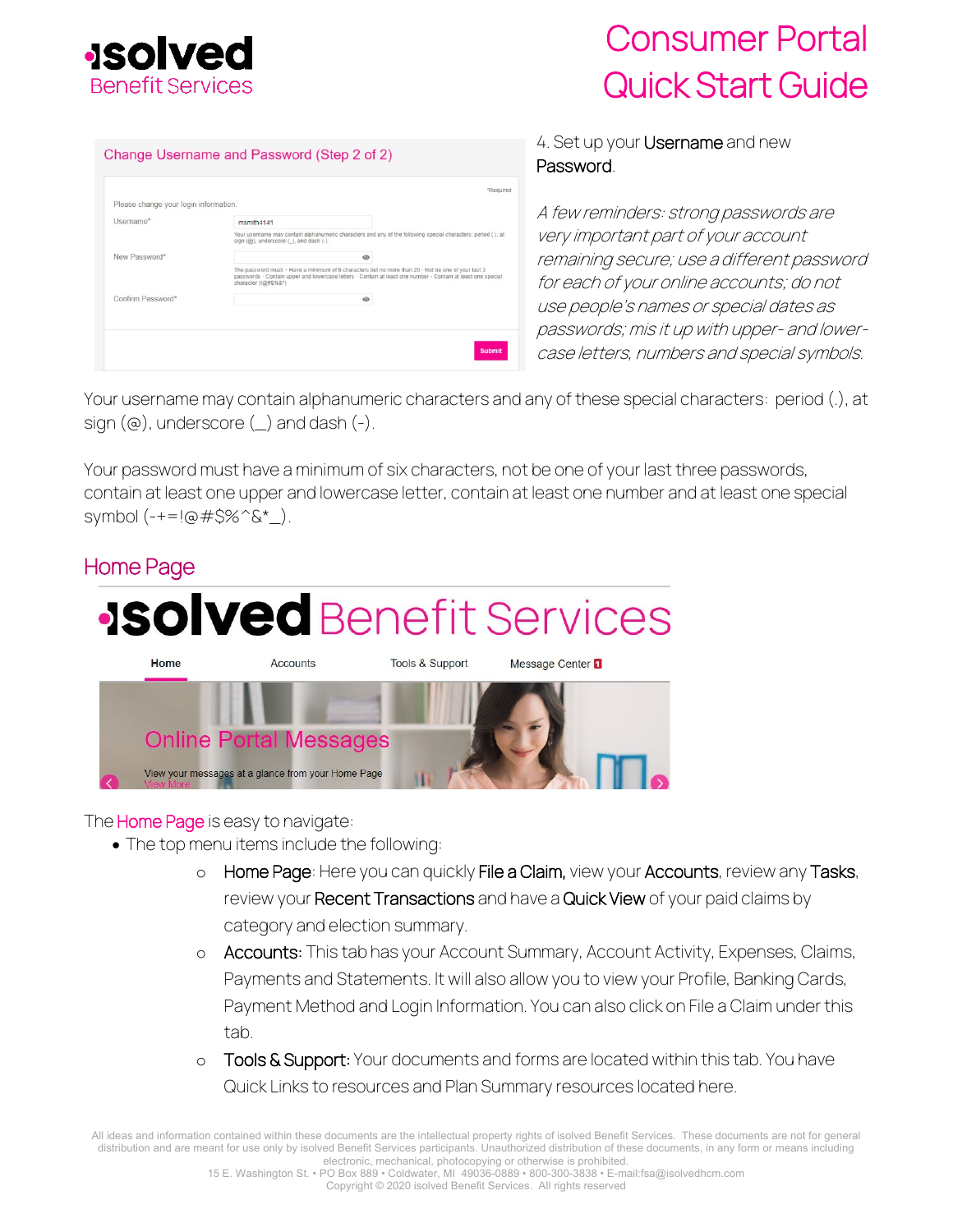

o The Message Center tab displays alerts and relevant links to keep current on your accounts.

### <span id="page-5-0"></span>How do I file a claim and upload documentation?

- Important: Itemized receipts or an Explanation of Benefits (EOB) is required. Charge slips or check copies are not eligible documentation.
- Claims can be submitted online or via the Mobile App for iPhone and Androids.

|                                |                                                                        | 1. On the Home page, click File a Claim. |                                                                                                                                                    |             |
|--------------------------------|------------------------------------------------------------------------|------------------------------------------|----------------------------------------------------------------------------------------------------------------------------------------------------|-------------|
| I Want To:                     |                                                                        | are filing a claim. Select Next.         | 2. Chose the Pay From and Pay To, from the drop down box in which you                                                                              |             |
| <b>File A Claim</b>            | format.).                                                              |                                          | 3. Upload your valid documentation, such as receipt, EOB or bill from a<br>provider. (When uploading a receipt it must be in .doc, PDF, bmp or gif |             |
|                                | <b>Create Reimbursement</b>                                            |                                          |                                                                                                                                                    | * Required  |
|                                | use and start filing!                                                  |                                          | Online claims filing is a fast and easy way to file claims. Just click the "File Claim" button next to the account you wish to                     |             |
|                                | Pay From *                                                             | Medical                                  |                                                                                                                                                    |             |
|                                | Pay To * <sup>0</sup>                                                  | Select a Payee                           | $\checkmark$                                                                                                                                       |             |
|                                | Based on your selection, you will be requesting a Claim Reimbursement. |                                          |                                                                                                                                                    |             |
|                                | Cancel                                                                 |                                          |                                                                                                                                                    | <b>Next</b> |
|                                |                                                                        |                                          |                                                                                                                                                    |             |
| <b>Receipt / Documentation</b> |                                                                        |                                          | * Required                                                                                                                                         |             |
| Receipt(s) $\bullet$           | <b>Upload Valid Documentation</b>                                      |                                          |                                                                                                                                                    |             |
| Pay From                       | Medical                                                                |                                          |                                                                                                                                                    |             |
| Pay To                         | Me                                                                     |                                          |                                                                                                                                                    |             |
| Cancel                         |                                                                        |                                          | <b>Previous</b><br><b>Next</b>                                                                                                                     |             |
|                                |                                                                        |                                          |                                                                                                                                                    |             |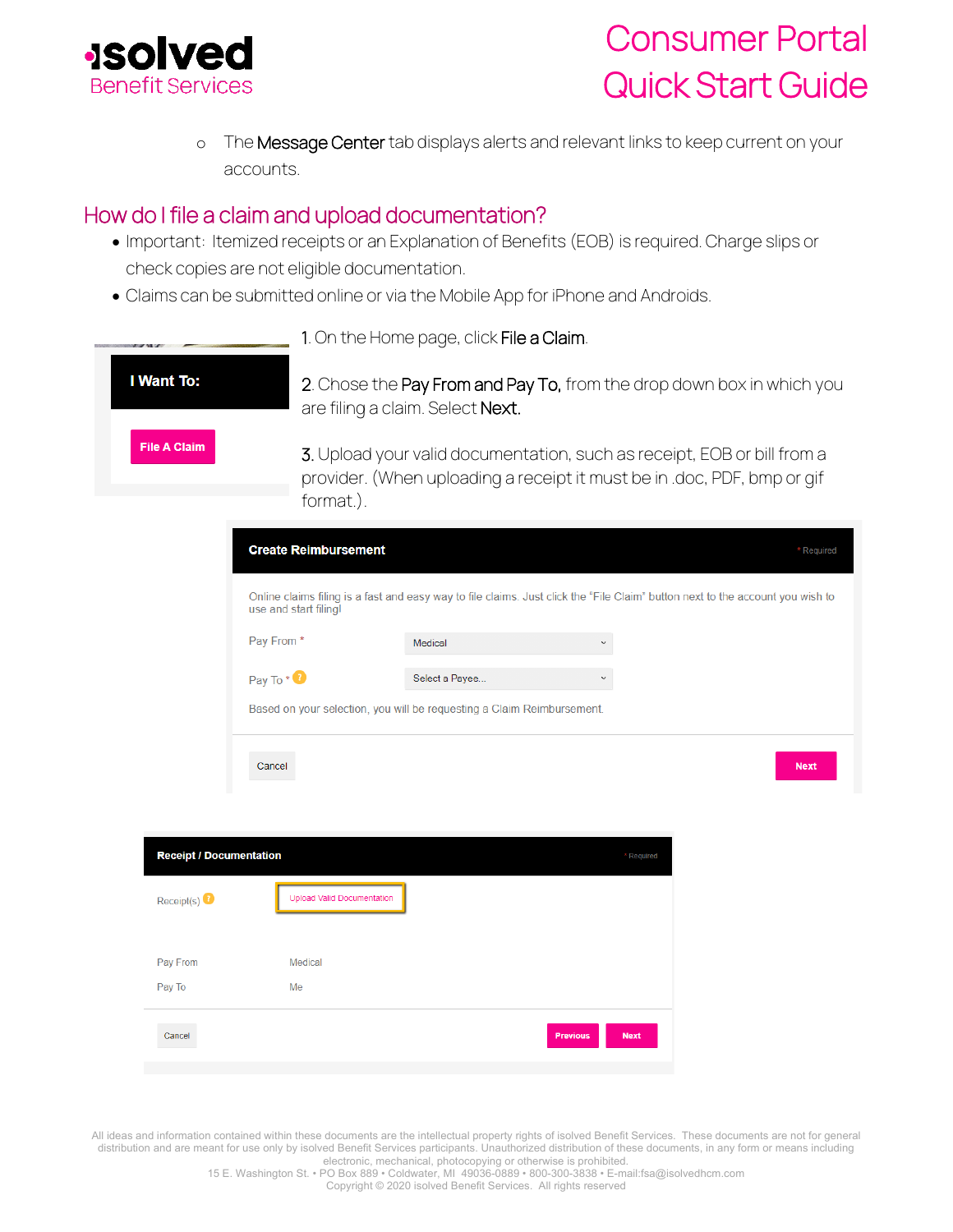

4. Enter your claim information on the form that appears and click Next.

| <b>Claim Details</b>                               | * Required                                                                                 |
|----------------------------------------------------|--------------------------------------------------------------------------------------------|
| Start Date of Service *                            | 11/16/2020                                                                                 |
|                                                    | $\blacksquare$                                                                             |
| <b>End Date of Service</b>                         | 11/16/2020<br>目                                                                            |
| Amount *                                           | s<br>200.00                                                                                |
| Provider*                                          | Doctor Smith                                                                               |
| Category $*$                                       | <b>Medical Expenses</b>                                                                    |
| Type *                                             | <b>Medical Services</b>                                                                    |
| <b>Description</b>                                 |                                                                                            |
|                                                    | If the category is 'Other' or 'Over-the-Counter<br>Drugs', you must provide a description. |
| Recipient*                                         | O John Doe<br>O Alexander Doe<br>O Jane Doe                                                |
|                                                    | Add Dependent                                                                              |
| Did You Drive To Receive<br>This Product/Service?* | OYes ●No                                                                                   |
|                                                    |                                                                                            |
| Pay From                                           | Medical                                                                                    |
| Pay To                                             | Me                                                                                         |
| <b>Documentation Uploaded</b>                      | No                                                                                         |
| Cancel                                             | <b>Previous</b><br><b>Next</b>                                                             |

|       | <b>FROM</b>                        | TO | <b>EXPENSE</b>                                                    | <b>AMOUNT</b> | <b>APPROVED</b><br>AMOUNT |        |               |
|-------|------------------------------------|----|-------------------------------------------------------------------|---------------|---------------------------|--------|---------------|
| $\pm$ | <b>Health Care Account</b>         | Me | <b>Hearing Aids</b>                                               | \$200.00      | \$200.00                  | Remove | <b>Update</b> |
|       | <b>Total Amount</b>                |    |                                                                   | \$200.00      | \$200.00                  |        |               |
|       | <b>Claims Terms and Conditions</b> |    |                                                                   |               |                           |        | ^             |
|       |                                    |    | □ I have read, understand, and agree to the Terms and Conditions. |               |                           |        |               |

For submitting more than one claim, click Add Another, from the Transaction Summary page.

When all claims are entered in the Transaction Summary, click Submit to send the claims for processing.

5. The Claim Confirmation page displays. You may print the Claim Confirmation Form as a record of your submission. If you did not upload a receipt, you can upload the receipt from this screen or print a Claim Confirmation Form to submit to the administrator with the required receipts.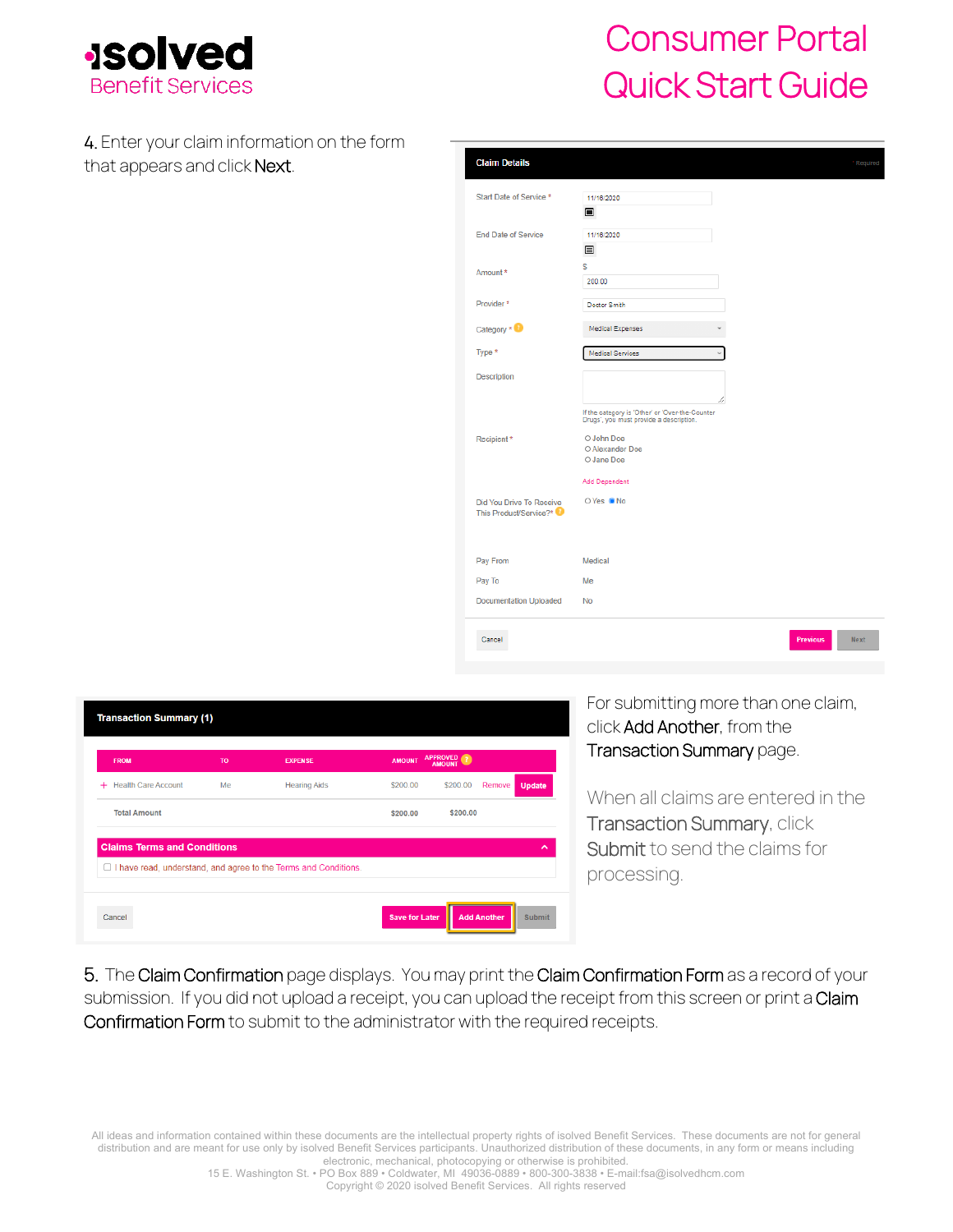## <span id="page-7-0"></span>How do I get my reimbursement faster?

The fastest way to get your money is to sign up online for direct deposit to your personal bank account. Before you begin, make sure that your employer is offering direct deposit setup online.

- 1. From the top menu tabs select the **Accounts** tab, click on **Banking/Cards,** then select Add Bank Account to add your banking information for Direct Deposit. (Note: If you are not provided with a Debit Card, this link will just have "Banking" as the link name.)
- 2. You will enter in your banking information. If you have already added your bank account and you need to change it or update your information, select the Update. This will provide you with the page to update your current banking information. Once you have made your changes, click Submit.
- 3. Once you have your banking information entered, you can select your Payment Method. Select Payment Method under the link where you added your banking information. You will then be able to select the preferred method for reimbursement, Direct Deposit – fastest option available (must complete the steps above first to set up your bank account), or Check – where a check will be mailed to your home and will take 3-5 days after your request for reimbursement.
	- 4. The Payment Method Changed a confirmation displays.
	- 5. If there is a bank validation requirement, you will be notified on the portal to look for a small transaction or "micro-deposit" in your designated bank account in the next couple of days to enter online, which will validate your account.

## <span id="page-7-1"></span>How do I view current account balance and activity?

**AVAILABLE** 

\$355.00

PY 2019

1. For the current Account Balance only, you can view this on the Home Page, under Accounts. This shows the available amount next to the applicable account.

| All ideas and information contained within these documents are the intellectual property rights of isolved Benefit Services. These documents are not for general |
|------------------------------------------------------------------------------------------------------------------------------------------------------------------|
| distribution and are meant for use only by isolved Benefit Services participants. Unauthorized distribution of these documents, in any form or means including   |
| electronic, mechanical, photocopying or otherwise is prohibited.                                                                                                 |

Health Care Account

15 E. Washington St. • PO Box 889 • Coldwater, MI 49036-0889 • 800-300-3838 • E-mail:fsa@isolvedhcm.com

**AVAILABLE** 

\$1,200.00







**Accounts** 

01/01/2020 - 12/31/2020

Health Care Account

electronic, mechanical, photocopying or otherwise is prohibited.

Copyright © 2020 isolved Benefit Services. All rights reserved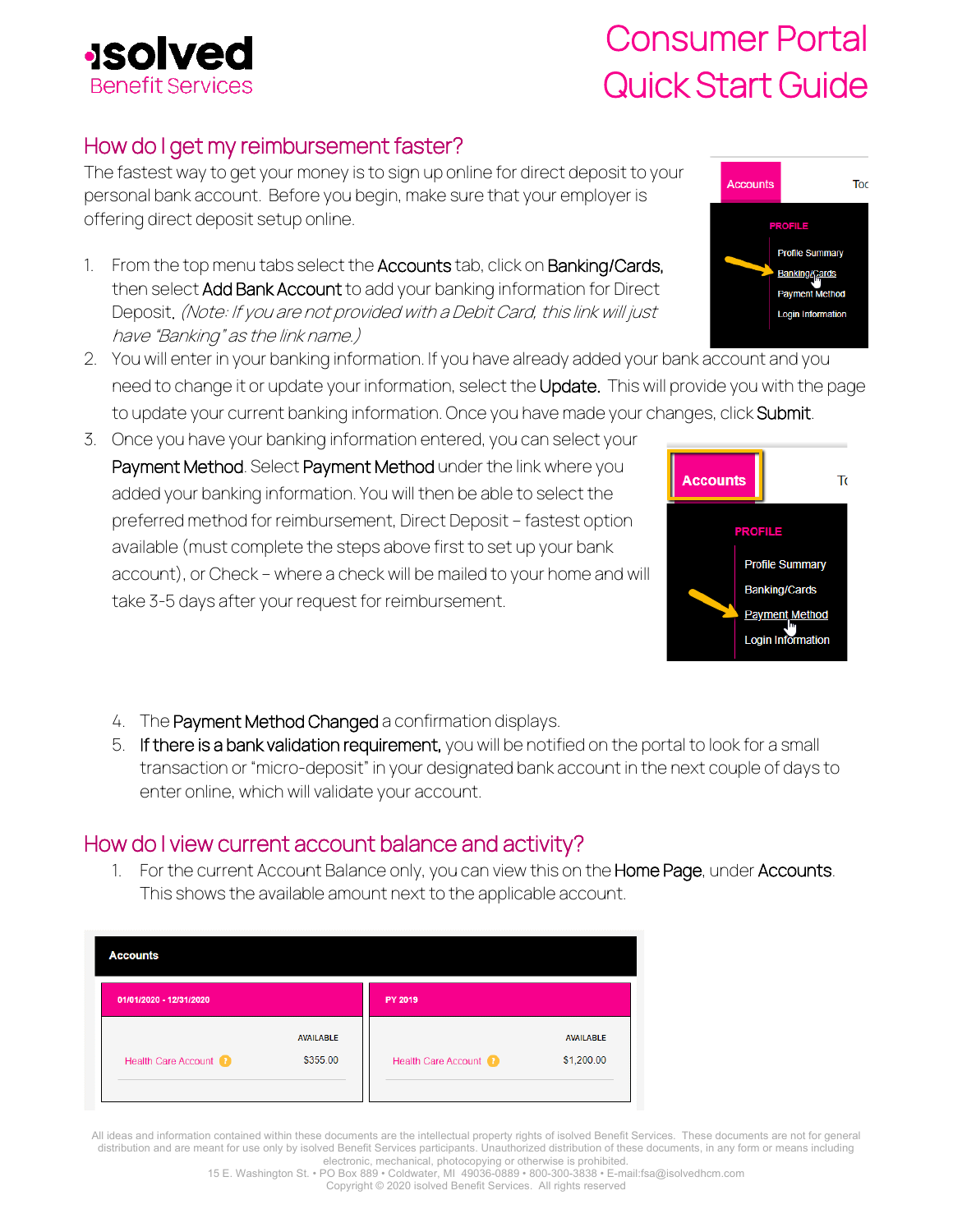

2. For an Account Summary of your account(s) that includes current Account Balance(s), click on Accounts, Account Summary from the top menu. You may select the dollar amounts for more detail on the account, such as submitted claims or claims paid. For example, click on the amount under "Submitted Claims" to view details on any claims you have submitted.

If you click on the "Plus" next to the Account, you will be able to view your Account information including your effective date and annual election.



| 01/01/2021-12/31/2021                                  |                                      |                                                            |                               |                                       |               |                                    |
|--------------------------------------------------------|--------------------------------------|------------------------------------------------------------|-------------------------------|---------------------------------------|---------------|------------------------------------|
| <b>ACCOUNT</b>                                         | <b>ELIGIBLE</b><br><b>AMOUNT</b>     | <b>SUBMITTED</b><br><b>CLAIMS</b>                          | <b>PAID</b>                   | <b>PENDING</b>                        | <b>DENIED</b> | <b>AVAILABLE</b><br><b>BALANCE</b> |
| <b>Health Care Account</b><br>$\overline{\phantom{a}}$ |                                      | Your balances will be available when the plan year begins. |                               |                                       |               |                                    |
| Election                                               | Effective: 1/1/2021                  |                                                            |                               | Estimated Payroll Deductions: \$46.15 |               |                                    |
| Details                                                | My Annual Election: \$1,200.00       |                                                            | Plan Year Balance: \$1,200.00 |                                       |               |                                    |
|                                                        | Company Contribution to Date: \$0.00 |                                                            |                               |                                       |               |                                    |

## How do I view my claims history?

- 1. On the menu, click on Accounts, drop down to the link Claims.
- 2. This will show you claims you have submitted. Click on the "Plus" to view details on a claim.

<span id="page-8-0"></span>

Detail view of a claim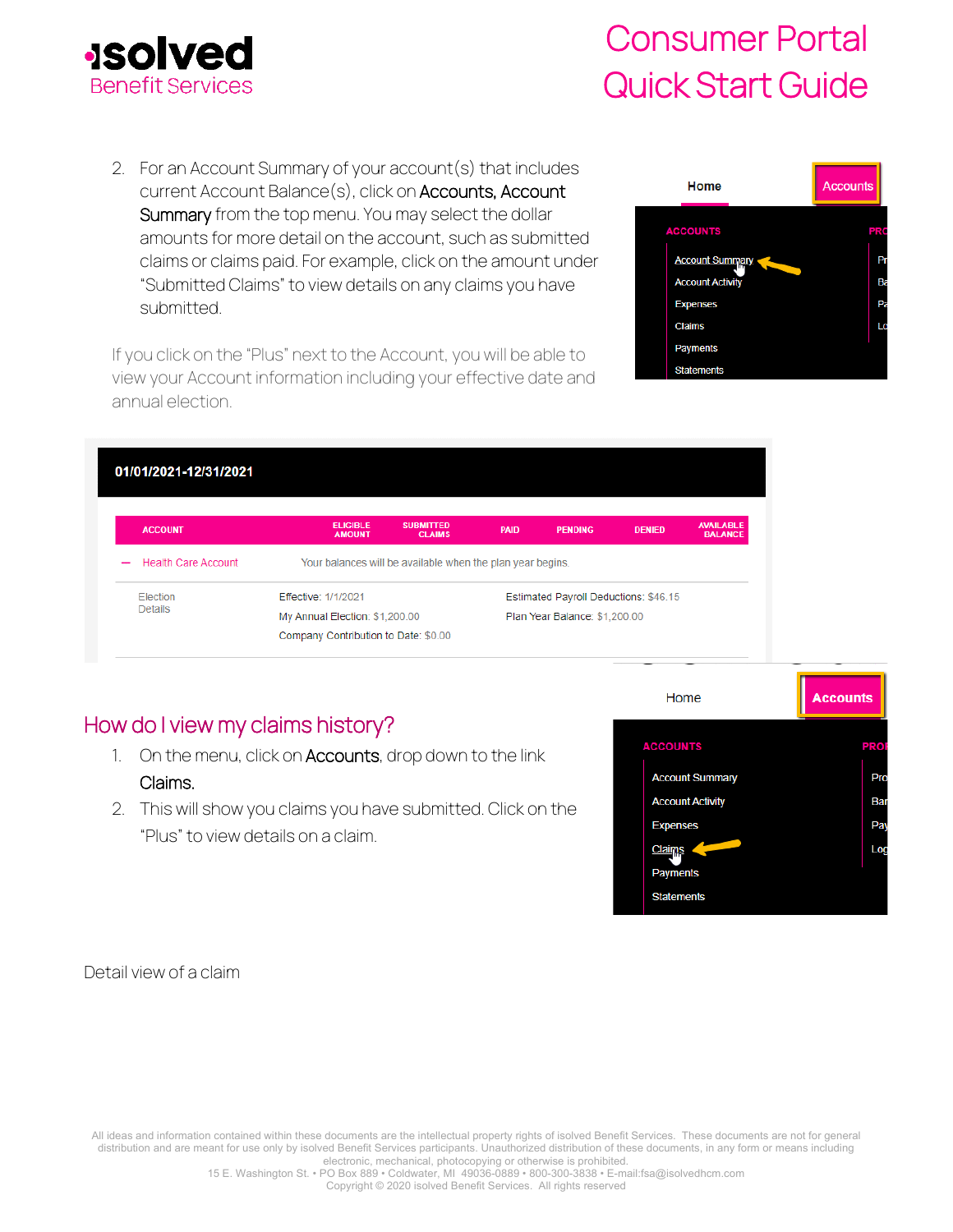

#### **Accounts / Claims**

| Filter By $\sim$        | <b>Reset Filters</b>      |                                                                                     |                                    |                                                   |               |
|-------------------------|---------------------------|-------------------------------------------------------------------------------------|------------------------------------|---------------------------------------------------|---------------|
|                         | DATE OF SERVICE ▼ ACCOUNT |                                                                                     | <b>MERCHANT/PROVIDER</b>           | <b>CLAIM STATUS</b>                               | <b>AMOUNT</b> |
| 07/01/2020<br>÷         |                           | <b>Health Care Account</b>                                                          | $\sim$                             | <b>Pending Receipt</b>                            | \$180.00      |
| 12/02/2019              |                           | <b>Health Reimbursement</b>                                                         | dr. jones                          | Denied                                            | \$50.00       |
| Claim<br><b>Details</b> |                           | Recipient: John Doe<br>Payee: John Doe<br>Source: Online<br>Receipt Status: Overdue | Claim Number: ABC123191210P0000101 | Date(s) of Service: 12/02/2019<br>Denied: \$50.00 |               |
|                         |                           | <b>View Confirmation</b>                                                            |                                    |                                                   |               |

You can also filter your claims by:

- **Account**
- Claim Status
- Receipt Status

| Filter By ∧ | <b>Reset Filters</b> |
|-------------|----------------------|
|             |                      |

| Account                     |
|-----------------------------|
| <b>All Accounts</b>         |
| 01/01/2020 - 12/31/2020     |
| <b>Health Care Account</b>  |
| 01/01/2019 - 12/31/2019     |
| <b>Health Reimbursement</b> |
|                             |

| <b>Claim Status</b> |  |
|---------------------|--|
|                     |  |

**All Claim Statuses** Denied **Pending Receipt** 

#### **Receipt Status**

**All Receipt Statuses** Not Needed Overdue

### **Message Center**

|                         |                | 입수 Update Notification Preferences Do View Statements |                      |
|-------------------------|----------------|-------------------------------------------------------|----------------------|
| <b>Current Messages</b> |                |                                                       | Archive<br>÷         |
|                         |                |                                                       |                      |
| DATE/TIME *             | <b>FROM</b>    | <b>SUBJECT</b>                                        |                      |
| 12/3/2020 11:12 AM      | Auto-generated | Your password has been changed                        | <b>View</b>          |
| 11/30/2020 4:05 AM      | Auto-generated | <b>Receipt Reminder</b>                               | <b><i>O</i></b> View |
| 11/23/2020 4:04 AM      | Auto-generated | <b>Receipt Reminder</b>                               | <b>View</b>          |

Note: Click on the "Receipt Reminder" link from the Message Center tab in the top menu. The Claims page and filters by Needed Receipt Status claims.

## <span id="page-9-0"></span>How do I view my payment (reimbursement) history?

1. Click on Accounts from the top menu, then on Payments from the links below. You will see reimbursement payments made to date, including debit card transactions.

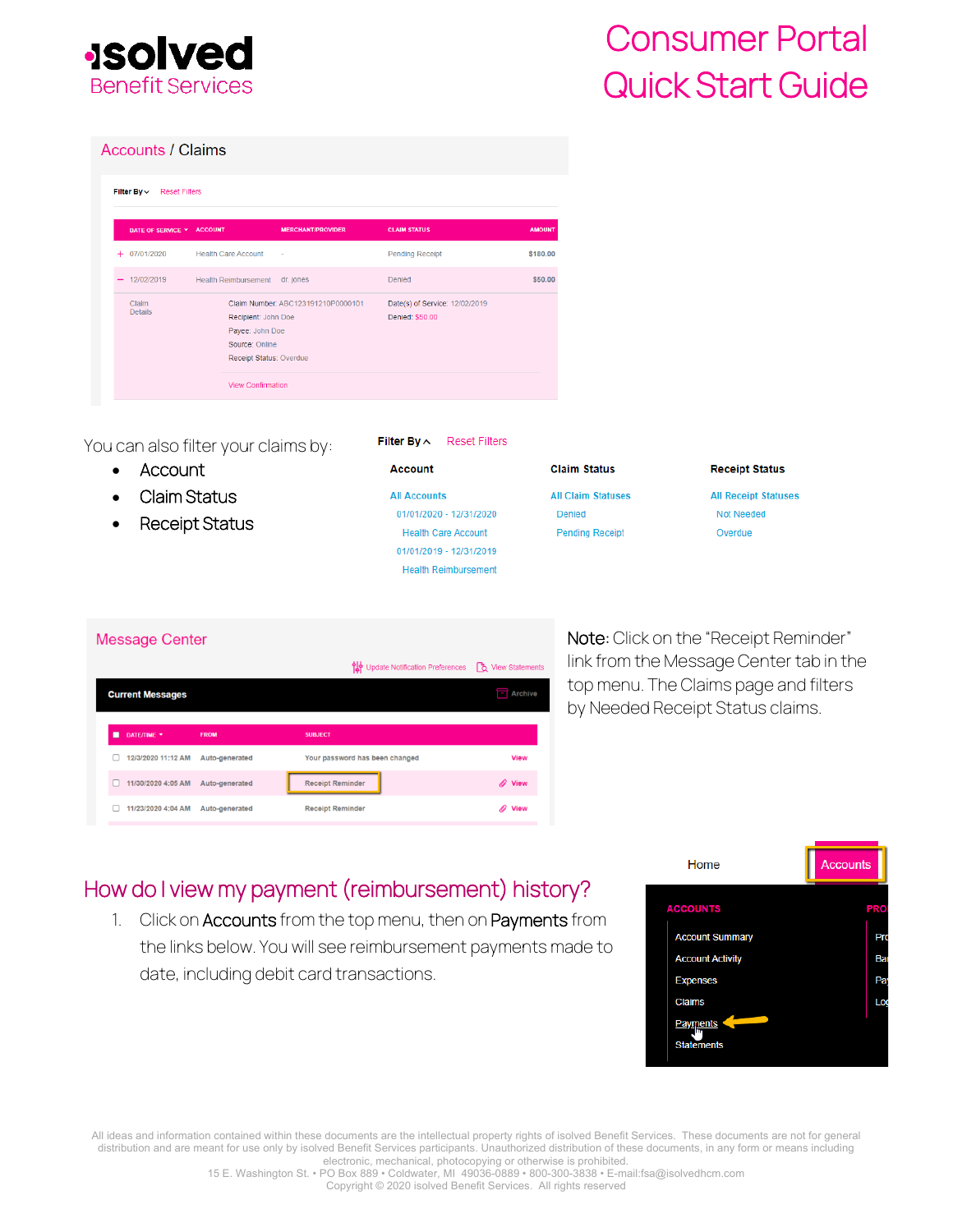

2. Click on any "Plus" next to a claim to see claim details.

| DATE Y                                 | <b>NUMBER</b>                  | <b>METHOD</b>             | <b>STATUS</b>                   | <b>AMOUNT</b> |                          |
|----------------------------------------|--------------------------------|---------------------------|---------------------------------|---------------|--------------------------|
| 12/11/2018<br>$\overline{\phantom{a}}$ | 0000001010                     | Check                     | Reissue                         | \$42.00       |                          |
| <b>Payment Details</b>                 | Account: FSA Healthcare        |                           | Date of Service: 03/01/2016     |               |                          |
|                                        | Recipient: John Doe            |                           | Claim Amount: \$12.00           |               |                          |
|                                        | Merchant/Provider:             |                           | Payment Amount: \$12.00         |               |                          |
|                                        |                                | Type: Claim Reimbursement |                                 |               |                          |
|                                        | <b>Account: ESA Healthcare</b> |                           | Date of Service: 10/01/2016     |               |                          |
|                                        | Recipient: John Doe            |                           | Claim Amount: \$30.00           |               |                          |
|                                        | Merchant/Provider:             |                           | Payment Amount: \$30.00         |               |                          |
|                                        |                                | Type: Claim Reimbursement |                                 |               |                          |
| Filter By $\sim$                       | <b>Reset Filters</b>           |                           | Total Document American 6.40.00 |               |                          |
|                                        |                                |                           |                                 |               | You can also filter your |
| <b>Method</b>                          |                                | <b>Status</b>             | Date                            |               | Payments by              |
| <b>All Methods</b>                     |                                | <b>All Statuses</b>       | <b>All Dates</b>                |               | Method                   |
| <b>Check</b>                           |                                | Reissue                   | 2018                            |               | <b>Status</b>            |
|                                        |                                | Void                      | 2017                            |               | Date                     |
|                                        |                                | Paid                      | 2016                            |               |                          |
|                                        |                                |                           | 2015                            |               |                          |

### <span id="page-10-0"></span>How do I update my personal profile?

- 1. Click on Accounts tab from top menu, click on the link for Profile Summary from the links below.
- 2. Under Profile Summary you can update your contact information or Add Dependents.
- 3. Some profile changes will require you to answer an additional security question.
- 4. Complete your changes in the form.
- 5. Click Submit.

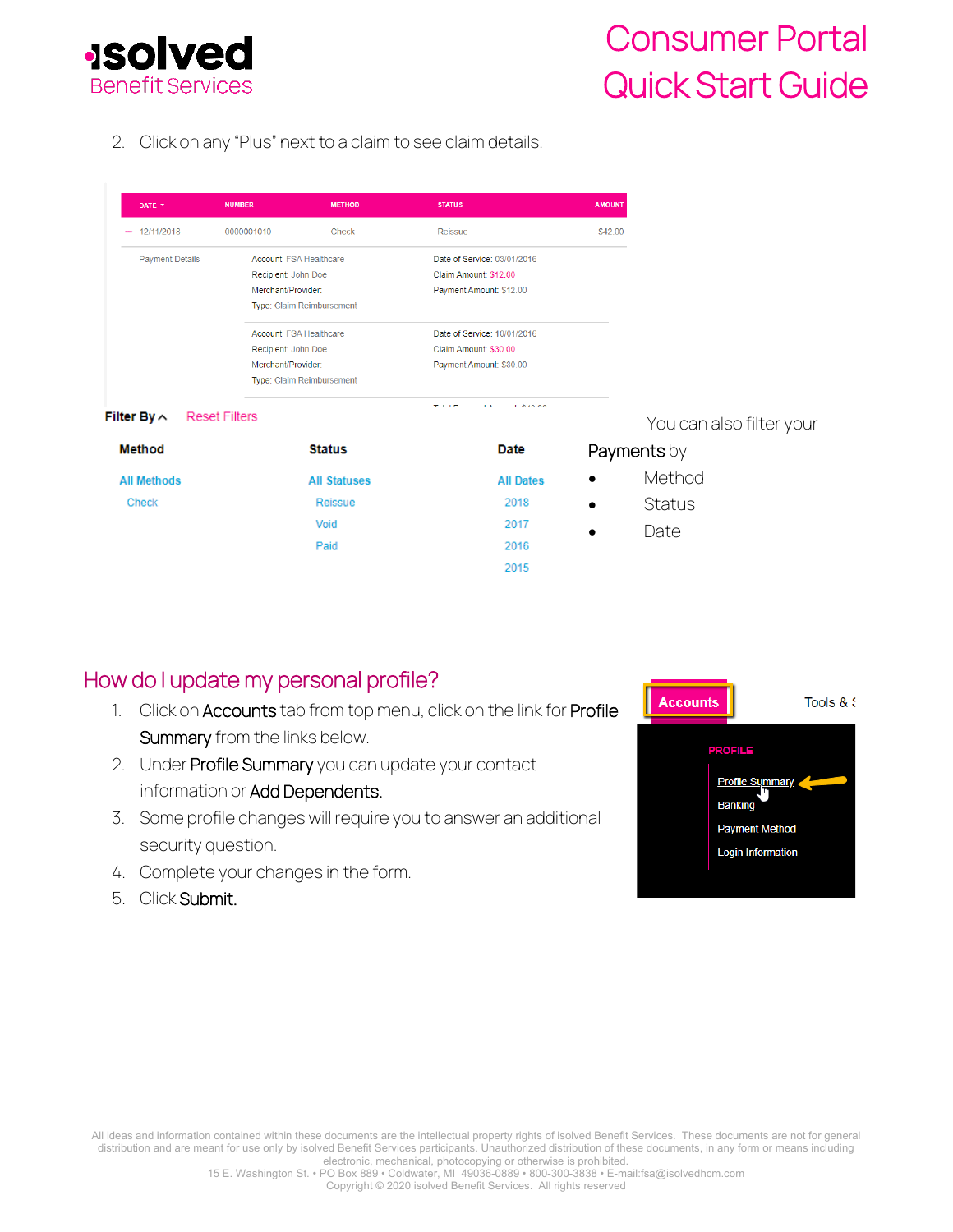

### **Profile / Profile Summary**

| <b>Profile</b>                                          | <b>Update Profile</b>                    | <b>Dependents</b>                                                      | <b>Add Dependent</b>                                   |
|---------------------------------------------------------|------------------------------------------|------------------------------------------------------------------------|--------------------------------------------------------|
| <b>JOHN DOE</b><br><b>HOME ADDRESS</b><br>123 Sample St | <b>MAILING ADDRESS</b><br>123 Sample St  | <b>ALEXANDER R DOE</b><br>Birth Date: 9/30/2000<br><b>Student: Yes</b> | <b>JANE DOE</b><br>Birth Date: 1/1/1972<br>Student: No |
| Sample, AL 99999<br><b>United States</b>                | Sample, AL 99999<br><b>United States</b> | View / Update                                                          | View / Update                                          |
| <b>GENDER</b><br>Unspecified                            | <b>MARITAL STATUS</b><br>Unspecified     |                                                                        |                                                        |
| <b>USERNAME</b><br>idoe9999                             | <b>CONSUMER COMMUNIC</b><br>0000129582   |                                                                        |                                                        |

### <span id="page-11-0"></span>How do I change my login and/or password?

- 1. Click on Accounts tab on the top menu, then click on the link for Login Information from menu below.
- 2. You can change your password, username or security questions from this area.
- 3. Follow the instructions on the screen. (For a new account, the first time you log in, you will be prompted to change the password that was assigned by your plan administrator. Follow the instructions).

| <u> The Common Section of the Common Section of the Common Section of the Common Section of the Common Section of</u><br><b>Accounts</b> | <b>Tool:</b> |
|------------------------------------------------------------------------------------------------------------------------------------------|--------------|
| <b>PROFILE</b>                                                                                                                           |              |
| <b>Profile Summary</b>                                                                                                                   |              |
| <b>Banking</b>                                                                                                                           |              |
| <b>Payment Method</b>                                                                                                                    |              |
| <b>Login Information</b>                                                                                                                 |              |

# Login Information

| Password                  | Change Password                  |
|---------------------------|----------------------------------|
| Username                  | Change Username                  |
| <b>Security Questions</b> | <b>Change Security Questions</b> |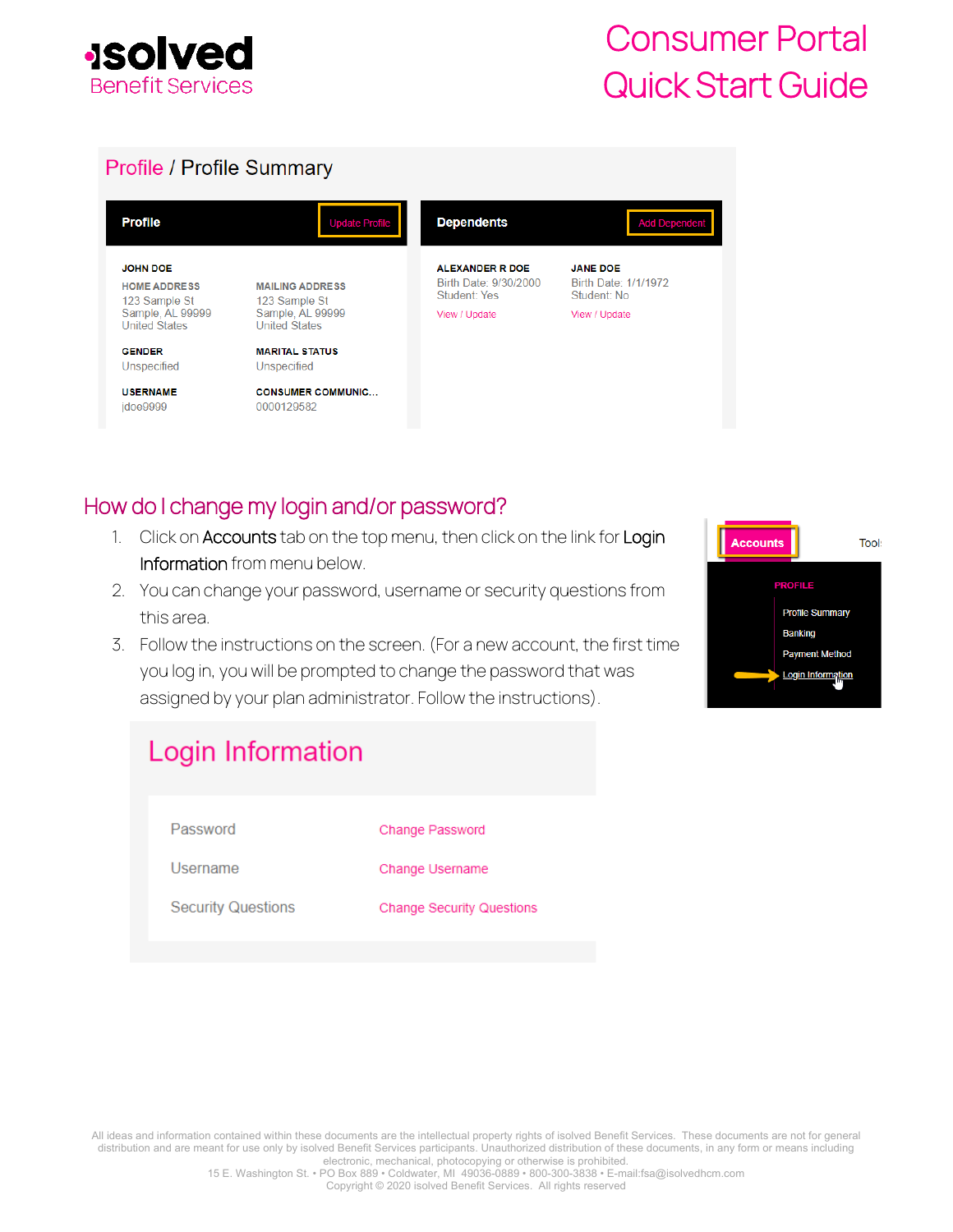

### <span id="page-12-0"></span>How do I view or access...

### Documents and Forms?

- 1. Click the Tools & Support tab.
- 2. Click any form or document of your choice.

### <span id="page-12-1"></span>Statements and Notifications

- 1. Click on **Accounts** tab from top menu, then click on the link from below for Statements.
- 2. Click your Account Statement link to view it.

| <b>Accounts / Statements</b>                                                                 |
|----------------------------------------------------------------------------------------------|
|                                                                                              |
| Account Statement (7/23/2020 - 7/29/2020)<br>lm<br>Account Statement (7/16/2020 - 7/22/2020) |
| Account Statement (7/9/2020 - 7/15/2020)                                                     |
| View All                                                                                     |



### <span id="page-12-2"></span>Plan information

- 1. From the top menu tabs, click on **Accounts** from top menu then Account Summary from links below.
- 2. Click on the applicable account. Plan Rules open in another browser window.